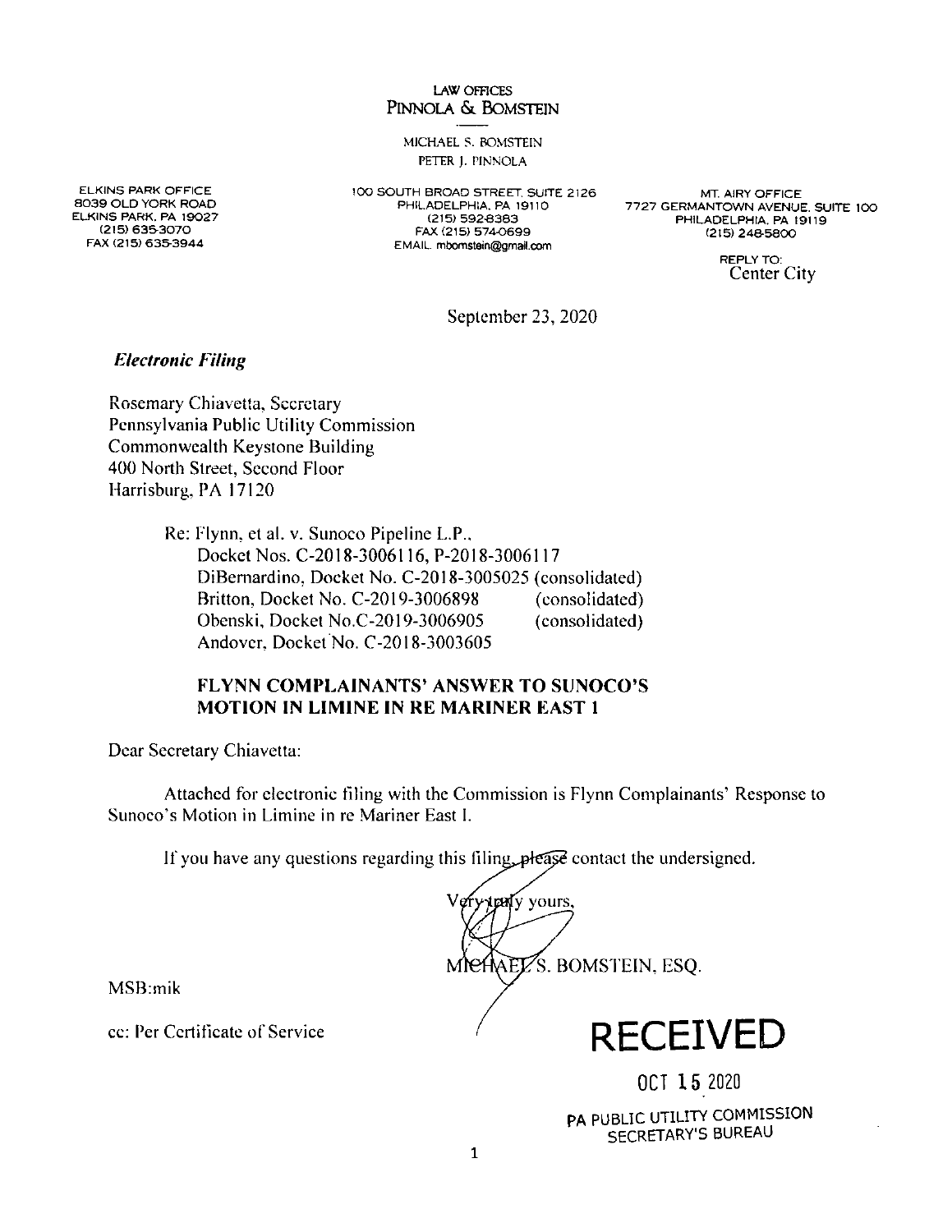# **BEFORE THE**

 $\ddot{\cdot}$ 

÷  $\ddot{\cdot}$ ÷  $\ddot{\cdot}$ 

**Complainants** v. MEGHAN FLYNN ROSEMARY FULLER MICHAEL WALSH NANCY HARKINS GERALD MCMULLEN CAROLINE HUGHES and MELISSA HAINES **PENNSYLVANIA PUBLIC UTILITY COMMISSION** 

DOCKET NO. C-2018-3006116 DOCKET NO. P-2018-3006117 DOCKET NO. C-2018-3005025 DOCKET NO. C-2019-3006898 DOCKET NO. C-2019-3006905 DOCKET NO. C-2018-3003605

SUNOCO PIPELINE L.P.. Respondent

### **FLYNN COMPLAINANTS' ANSWER TO SUNOCO'S MOTION IN LIMINE IN RE MARINER EAST <sup>1</sup>**

#### **INTRODUCTION**

Sunoco has now filed another frivolous motion, arguing that because an outside consultant has been approved to conduct a remaining life study on the eight-inch ME1 pipeline<sup>1</sup>. it follows that no such study may be ordered in this proceeding. The fact that Flynn Complainants also have been seeking a remaining life study on the equally dangerous 12-inch HVL pipeline is completely ignored.

As was the case for Sunoco's last two motions, counsel for Respondent again did not bother to ask whether or not the parties might agree that Flynn Complainants' request for appointment of a consultant to study the 8-inch pipeline was now moot. Flynn Counsel would have concurred. *All lhev had lo do was ask.*

This is not to say that Complainants agree with all of Sunoco's current contentions. The need for appointment of an outside consultant to conduct a study of the 12-inch pipeline remains.

<sup>&</sup>lt;sup>1</sup> ME1 is the 8-inch line. In order to avoid confusion, in this Answer it is simply referred to as the 8-inch line.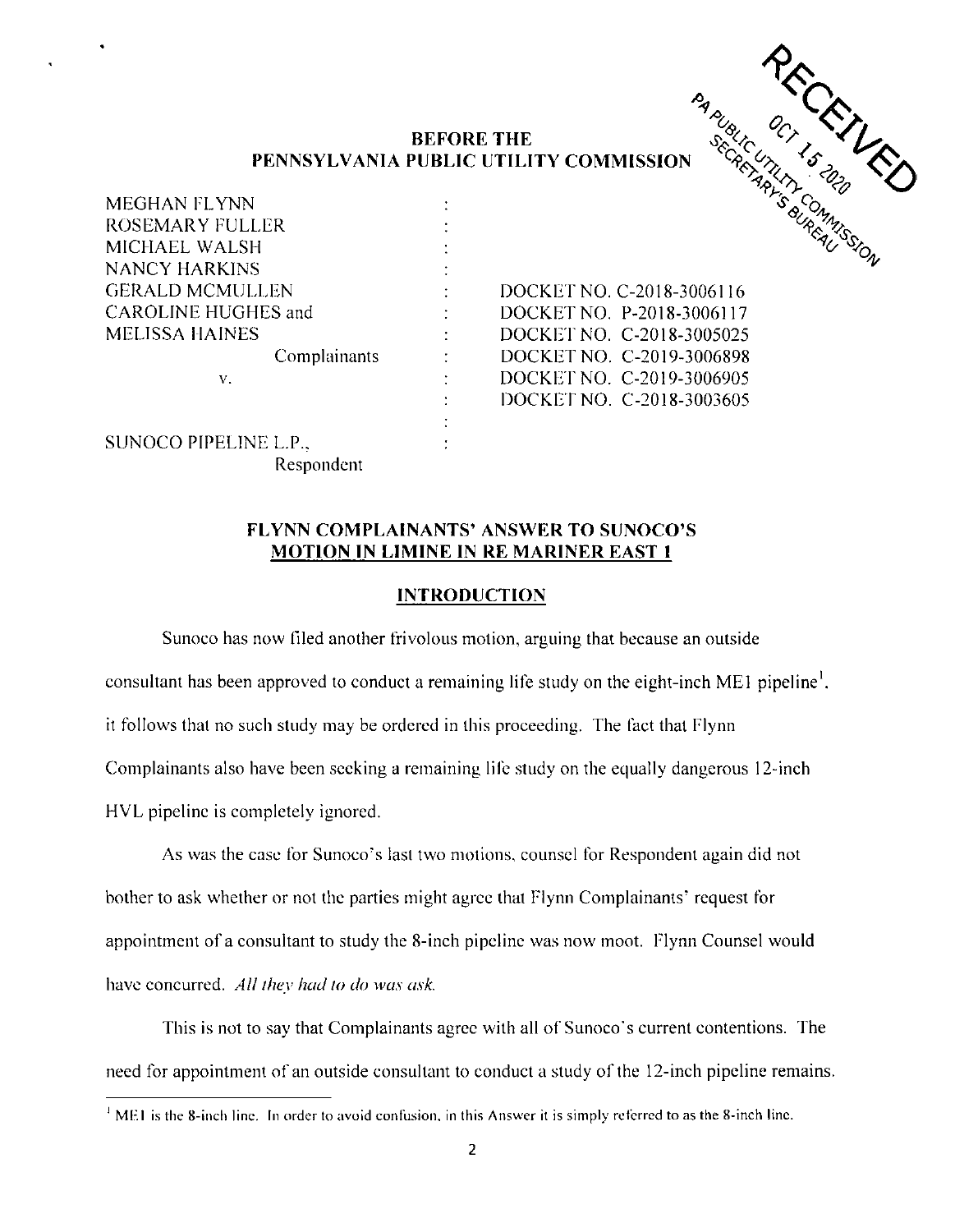The testimony of Dr. Zee supporting that conclusion remains valid. When one peaks beneath the citations to that testimony it can be seen that most of the material sought to be excluded includes reference to the 12-inch pipeline as well.

For all intents and purposes, the 8-inch line and the 12-inch line are ''identical twins." Sunoco is contending that chronic health issues identified in the 8-inch line as well as some health issues in the 12-inch line should be ignored when considering whether the 12-inch line might be due for a checkup.

Dr. Zee's powerful testimony says that the entirely of the history of both lines mandates the examination of both lines. The fact that one twin is now going to be seen by a doctor does not mean that the other does not need to do so.

For these reasons as well as those set forth more in detail below. Sunoco's motion must be denied.

#### **I. RESPONSE TO SUMMARY OF ARGUMENT**

 $1 - 4$ . Denied.

#### **11. LEGAL STANDARDS**

 $5-9$ . Admitted.

#### **III. ARGUMENT**

#### **A. Only a portion ofthe requested relief is moot.**

10. Admitted.

11. Denied. Admitted only that the appointment of a consultant to conduct a remaining

life study on MEI is moot. That is not the case for the 12-inch line.

12. Denied as stated.  $\P$  11 above is hereby incorporated by reference thereto.

13. Admitted.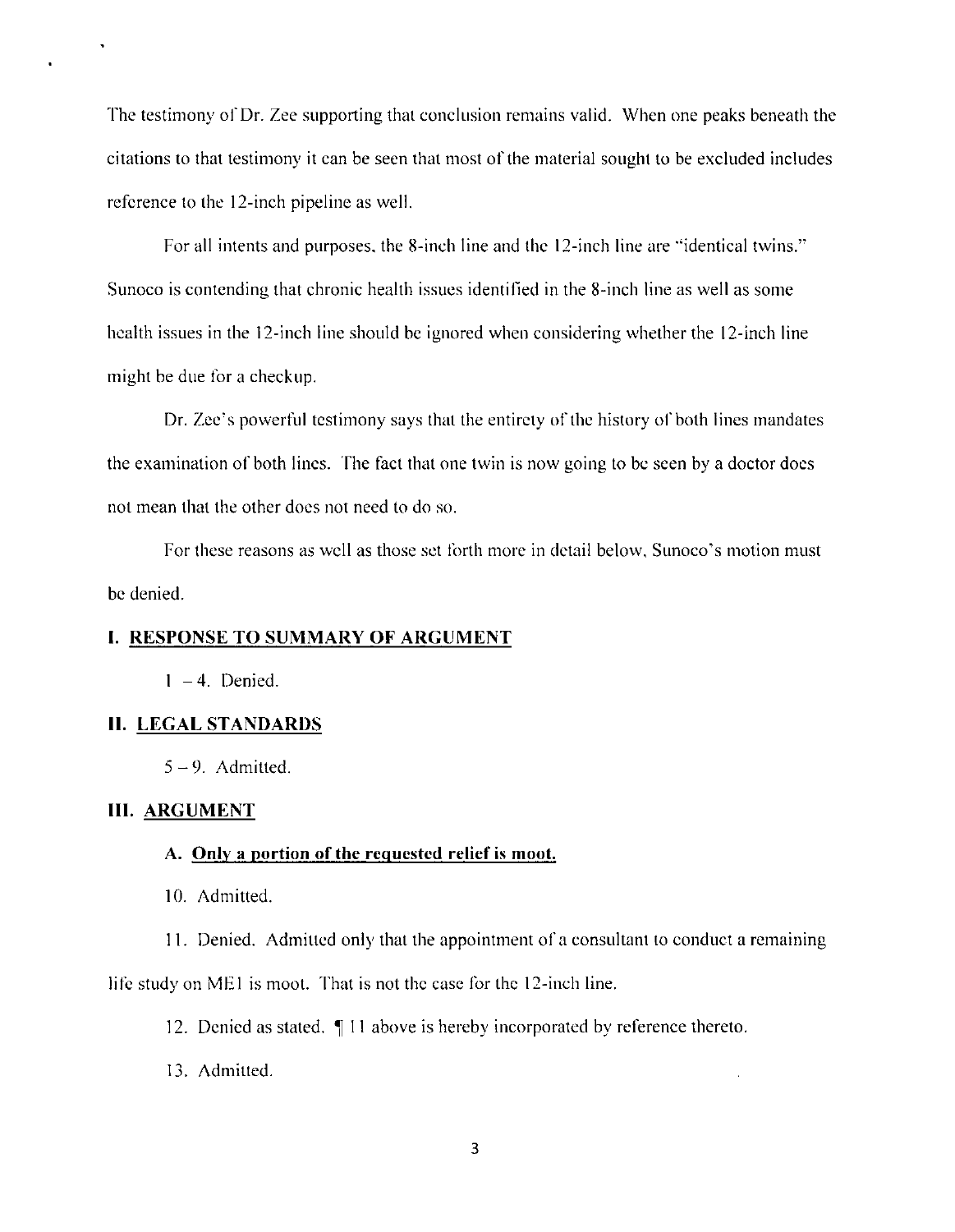14. Denied.

15. Denied as stated. Judge Barnes' reasons for her decision are set forth in her decision and speak for themselves.

16. Denied.

17- 19. Denied.

### **B. Issues and evidence relative to integrity' management, cathodic protection and corrosion control should not be removed from this proceeding.**

20-21. Denied. Because the issues as to the 12-inch pipeline are not moot. Sunoco'<sup>s</sup> argument fails.

22. Denied. Again, while this argument does apply to the MEI pipeline it does not apply to the relief requested for the 12-inch line.

23. Denied as stated. Admitted only as to the MEI pipeline but denied as to the 12-inch pipeline. Indeed. Sunoco's accurate quote on its face belies its claim because it says "In closing. for an expert to be able to **form an opinion as to the present, likely condition ofthe 12-inch and 8-inch lines,** a good deal more information would be required than has been supplied to Matergenics to date." (Emphasis supplied).

24. Denied.

25. Denied. Dr. Zee's analysis covers both pipelines and clearly identifies problems with both pipelines that requiring a remaining life study.

26. Denied.

#### **C. Additional Argument**

27. Sunoco is fully aware that Zee's analysis does not consist of one portion for each pipeline. Instead, it forces on the totality of problems in one system managed by one entity that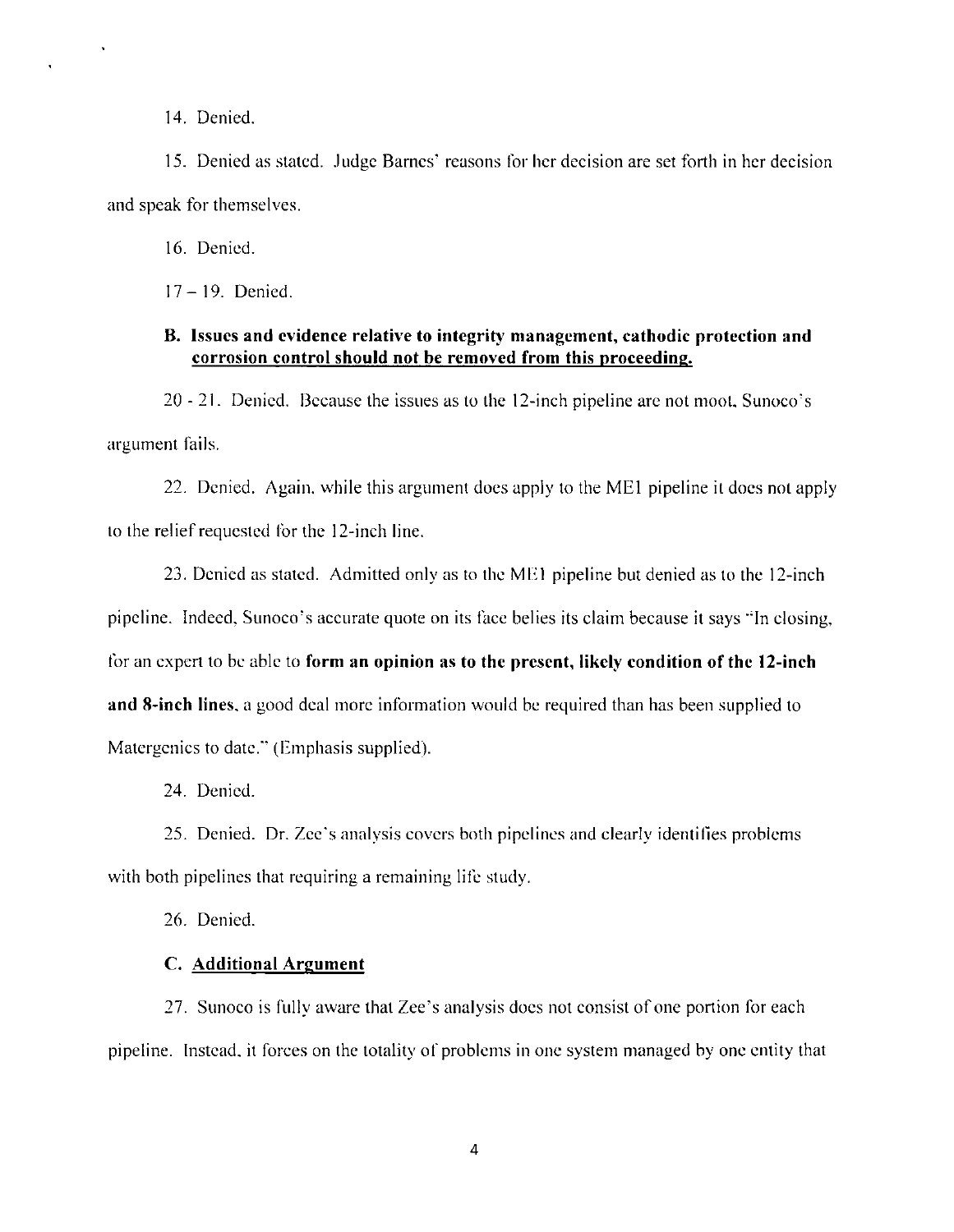blatantly disregards its own standards and public laws and regulation. Problems seen in MEI could exist in the 12-inch line. Problems seen in the 12-inch line are of course concerning.

28. Elynn Complainants' response to Sunoco's pending Motion for Summary Judgment is replete with examples that show Dr. Zee's concern for the 12-inch line based on his examination of thousands of documents containing information on *both* lines. Some of those examples from the Second Amended Complaint and the response to Sunoco's motion are noted here:

(a) The MEI and the workaround pipeline have leaked multiple times in the past and are likely to leak again  $(\sqrt{\frac{1}{1}} 17)$ :

(b) In light of the foregoing history, ME 1 as well as the 12 inch segment of the ME 2 and ME 2X workaround pipeline must be evaluated more closely but [sic] do not believe that the company can be entrusted with the responsibility to evaluate its own pipelines. Only an independent contractor can possibly be expected to conduct a remaining life study of this 1930s pipeline.  $($ || 144).

29. The relief requested in the Second Amended Complaint related to pipeline integrity (Count IV) is very specific:

> WHEREFORE, Complainants seek an order directing that an *independent contractor* (a) conduct a "remaining life study" of ME land the 12 inch sections of the workaround pipeline in Chester and Delaware Counties to determine the forecasted retirement age of ME 1. which study should consider the forecasted retirement age by coating type and age of the pipeline: (b) evaluate whether the frequency of leak incidents involving the ME <sup>1</sup> and the 12 inch sections of the workaround pipeline is causally connected either to the design or implementation of Sunoco's Integrity Management Program: and (c) be compensated by Sunoco directly for all fees and costs associated with compliance with said order. Complainants also seek such other and further relief as may be appropriate.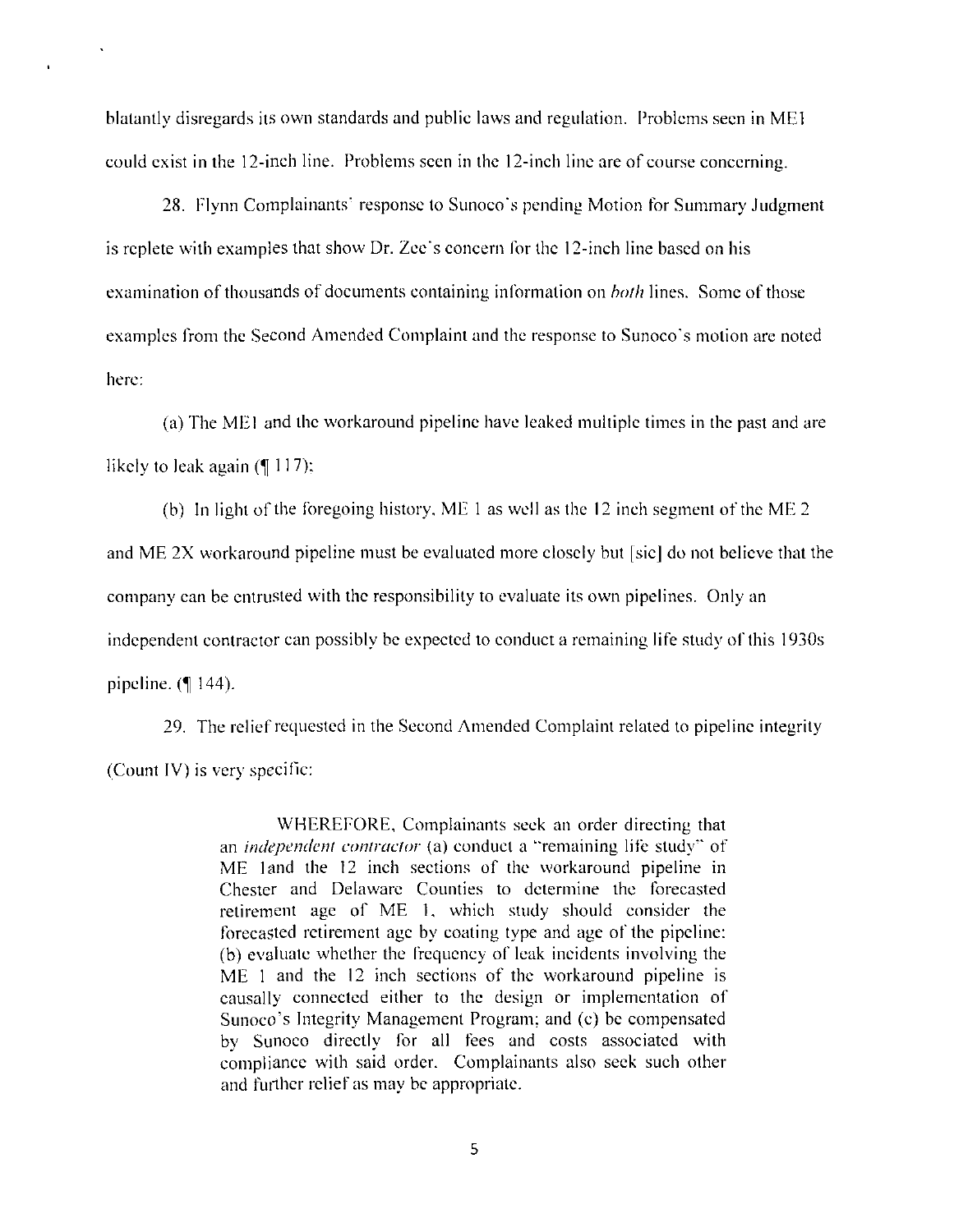30. Dr. Zee stated clearly that:

Purpose of testimony was (a) review certain public and highly confidential documents, and (b) review the condition of the 8-inch Mariner East <sup>1</sup> (MEI) and the 12-inch portion of the Mariner East 2 (ME2) workaround pipelines. Both of these pipelines date back to the 1930's. Finally, recommendations were sought concerning their future maintenance and/or operation from corrosion point of view. (Zee Direct at  $6$ , ll.  $19-23$ ).

31. Tables prepared by Zee based on Sunoco records show historic corrosion on both the 8-inch and 12-inch pipelines. (Zee Direct at 9.1. 38 to 11, 1.14). For the 12-inch pipe bar pipe showed the greatest corrosion. (Zee Direct at  $12$ ,  $11$ .  $1 - 5$ ). The 12-inch line leaked in Delaware County on February 21,2002. (Zee Direct at 19. 1. 18 to 20 at 1. 5).

32. There was a pipe failure accident in Westmoreland County on November 25. 2008 due to improper plug installation. (Zee Direct at 20, Il.  $8 - 15$ ).

33. In Delaware county on April 10, 2015 involved 12-inch line that leaked due to external corrosion with the most likely mechanism being coating failure that "shielded'' CP. (Zee Direct T 20, ll.  $18-36$ ).

34. Dr. Zee described in great detail the proper scope of pipeline evaluation and assessment relative to the Mariner East 8-inch MEI and 12-inch bypass pipelines. (Zee Direct at 31. I.  $18 - 38$  at 1. 6).

35. Zee's review of over two thousand Sunoco technical documents shows a pipeline integrity system that lacks a centralized source sufficient to document corrosion incidents, factual corrosion data, corrosion risk assessments/aspects of the aging pipeline and corrosion mitigation. (Zee Direct at  $41$ , II.  $10 - 13$ ).

36. "Based on the PUC formal complaint dated December  $13<sup>th</sup> 2018$  (Appendix C) and the fact that (a) the 8-inch line and the 12-inch line date back to the 1930s. (b) the records

**6**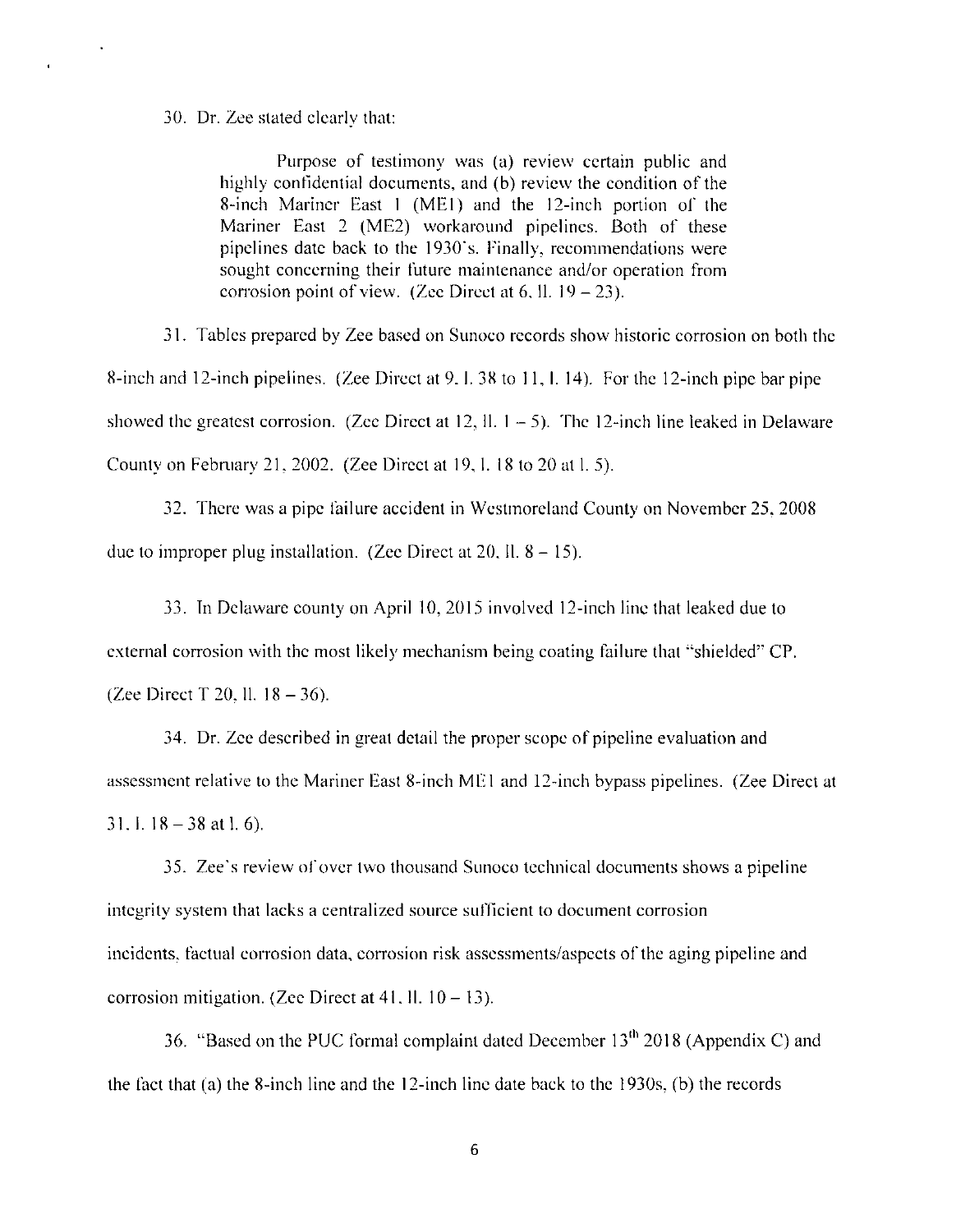supplied reflect coatings that shield (interfere with) cathodic protection, (c) corrosive soils and (d) past incidents/accidents. it is more likely than not that accelerated corrosion is taking place that will cause serious damage to people and property in high consequence areas.'\* (Zee Direct at 41.11. 19-24).

37. "In closing, for an expert to be able to form an opinion as to the present, likely condition of the 12-inch and 8-inch lines, a good deal more information would be required than has been supplied to Malergenics to date. The information needed has been set out in detail above in Part III. The materials furnished, however, raise serious questions as to the condition of these aging pipelines as well as the fitness of Sunoco to operate them." (Zee Direct at 41, 1.44 to 42 at 1. 4).

- 38. To a reasonable professional certainty Dr. Zee's opinion:
- (1) Based upon the materials we have been permitted to review. Sunoco may be operating an inadequate integrity management program for the 8-inch pipeline and the 12-inch pipeline considering the leak incidents, age of pipeline and coatings that, if disbonded, shield cathodic protection.
- (2) Based upon the materials we have been permitted to review, important information relative to corrosion data, corrosion risk and corrosion mitigation is lacking.
- (3) Sunoco's operation of the 8-inch pipeline and the 12-inch pipeline should be reviewed for corrosion risk both externally and internally:
- (4) Sunoco's operation of the subject 8-inch pipeline and the 12-inch pipeline should be reviewed for safely considerations from a corrosion risk point of view: and

(5) The question of whether or not Sunoco should be permitted to continue operating these pipelines cannot properly be decided without a thorough investigation by an independent expert. (Zee Direct at 42, Il.  $6 -$ 27).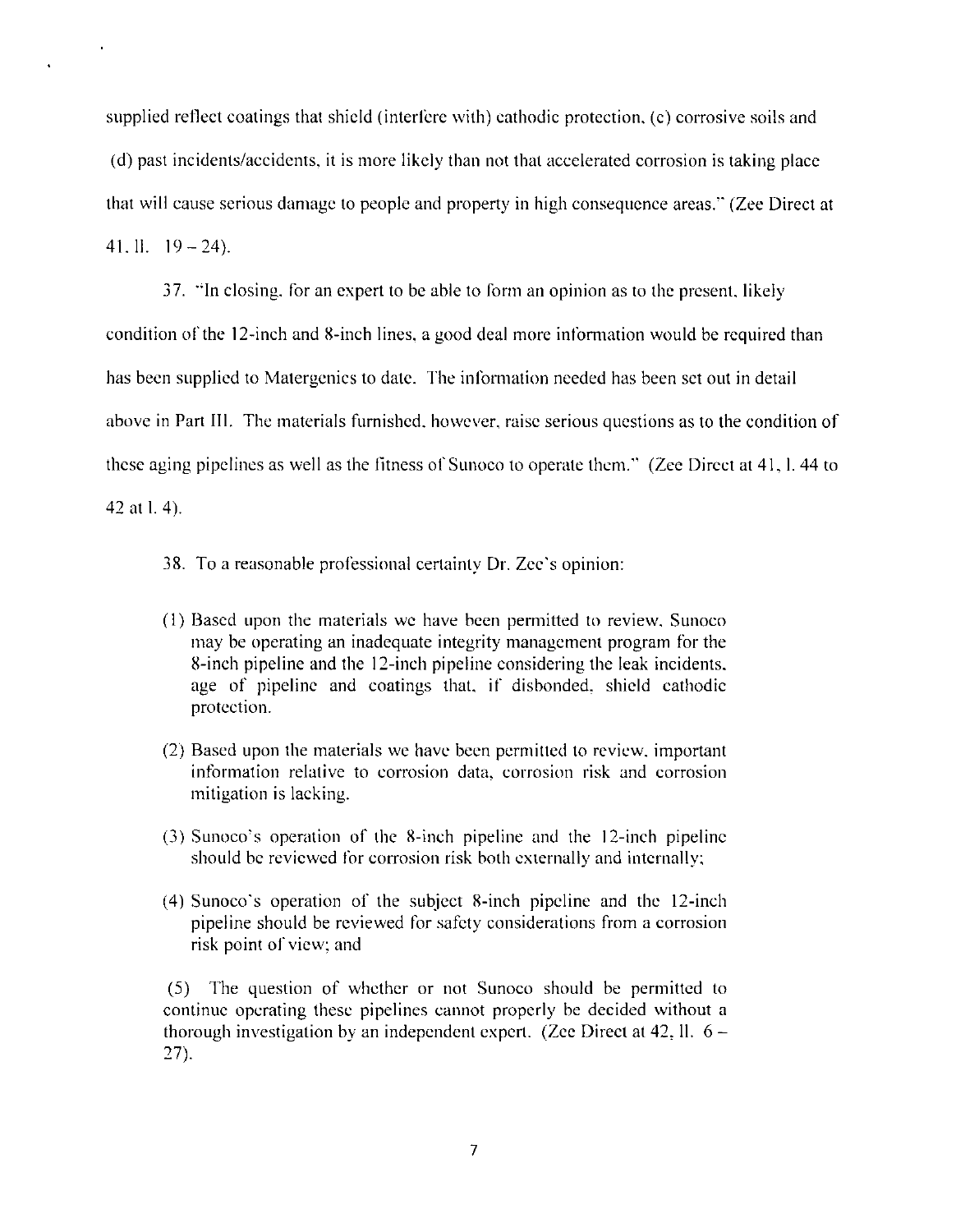#### **IV. ANSWER PERIOD**

 $\frac{1}{\sqrt{2\pi}}\int_{0}^{\frac{\pi}{2}}\frac{dx}{\sqrt{2\pi}}\,dx$ 

Flynn Complainants have no objection to the request for a seven day answer period and this answer is being filed within that time frame.

# **V. CONCLUSION**

The request for a remaining life study of MEI is now moot. As regards the remainder of

Sunoco's motion, Flynn Complainants pray Your Honor deny same.

Respectfully submitted,

Zs/ *Michael 8. Bomstein* Michael S. Bomstein, Esq. Pinnola & Bomstein PA ID No. 21328 Email: mbomstein@gmail.com Suite 2126 Land Title Building 100 South Broad Street Philadelphia, PA 19110 Tel.: (215) 592-8383

Dated: September 23. 2020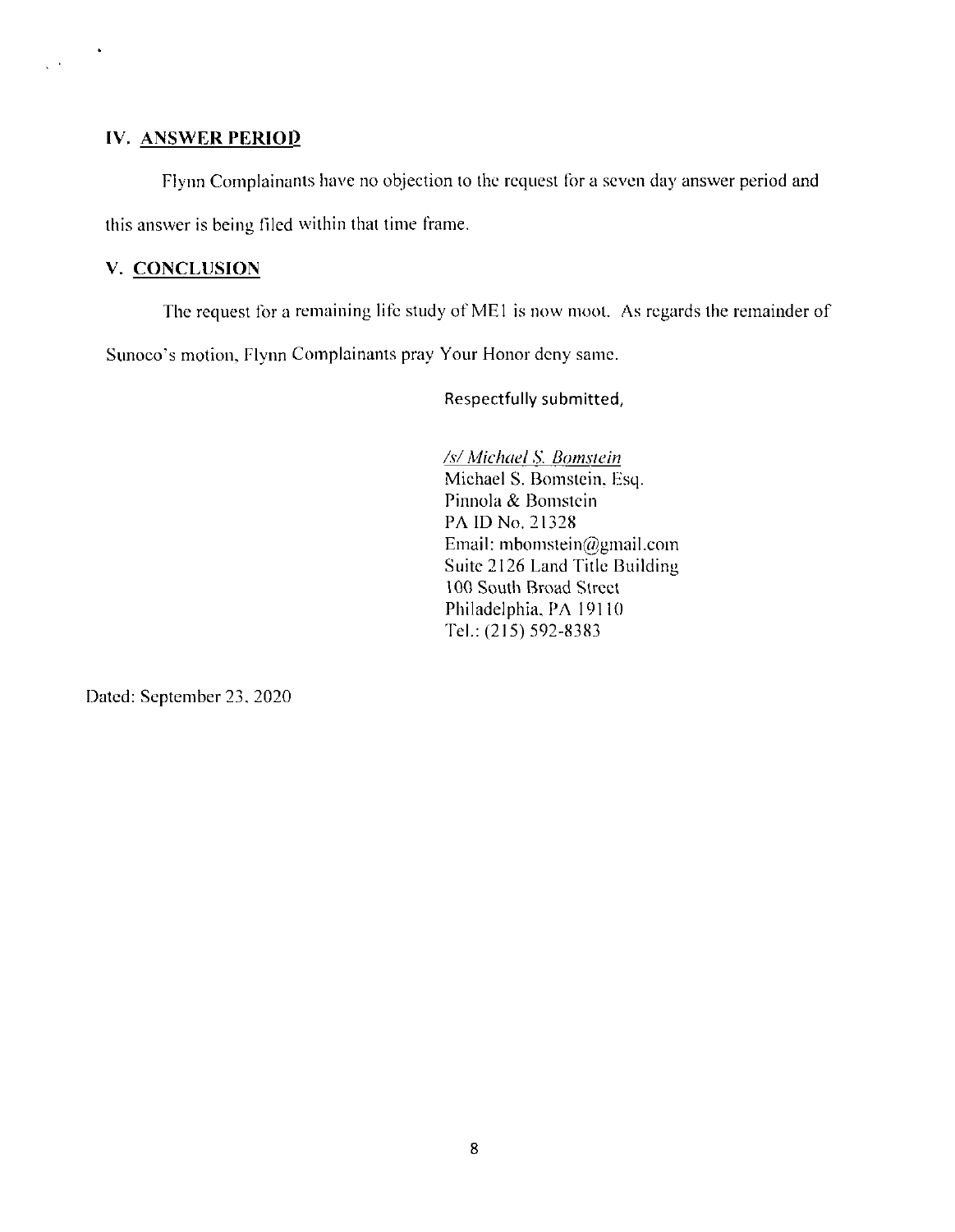# **CERTIFICATE OF SERVICE**

I hereby certify that I have this day served a true copy of the within Answer upon the persons listed below as per the requirements of § 1.54 (relating to service by a party).

*See attached service list.*

Zs/ *Michael S. Bonistem Michael S. Bomstein. Esq.*

Dated: September 23. 2020

 $\frac{1}{2} \sum_{i=1}^n \frac{1}{i!}$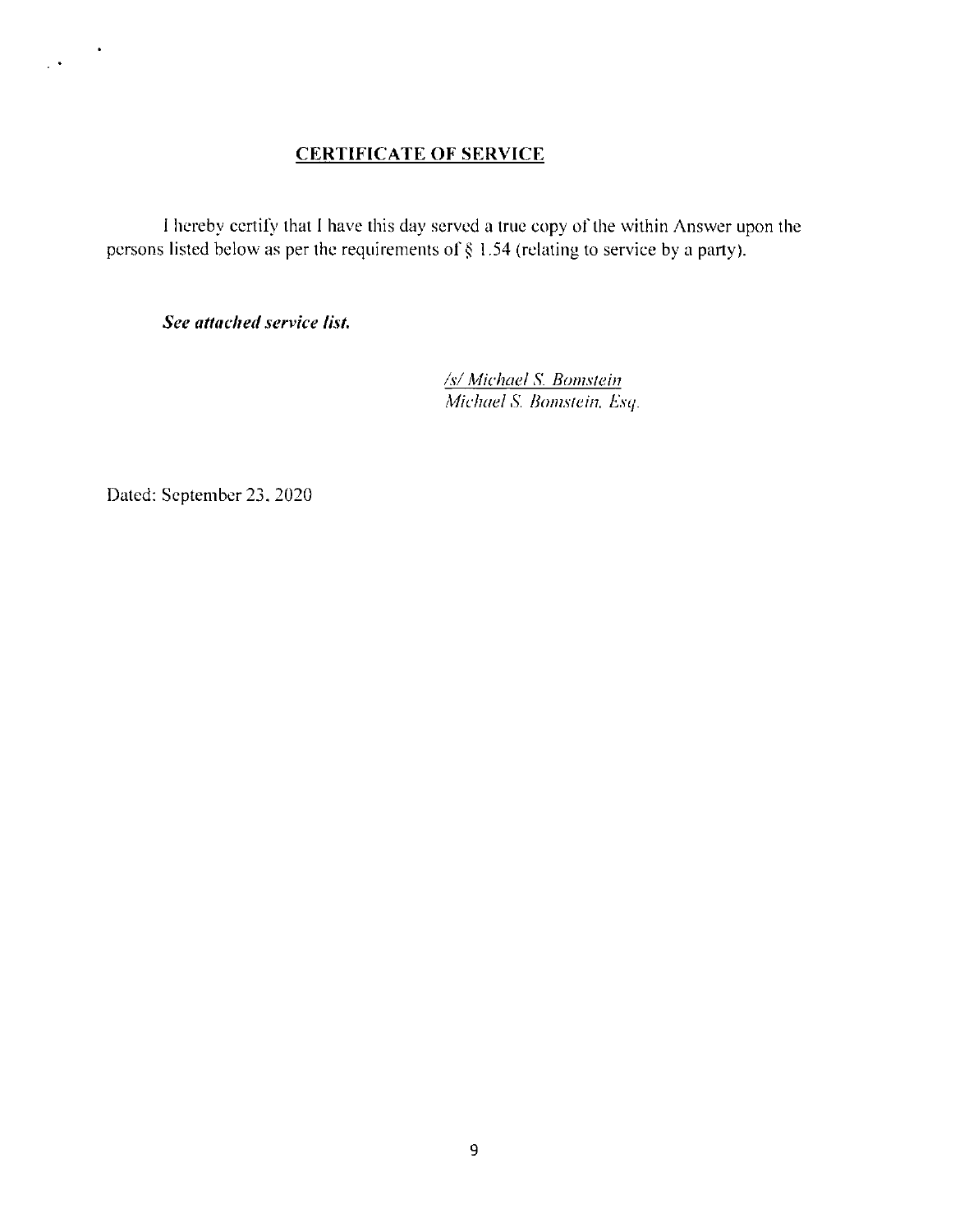#### **(SERMCE LIST**

#### **VIA ELECTRONIC MAIL**

**Thomas J. Sniscak, Esq. W'hitney E. Snyder. Esq. Hawke, McKeon & Sniscak LLP 100 North Tenth Street Harrisburg. PA 17101 tjsniscak@hmslegal.com kjmckeon@hmslegal.com wesnyder@hmsleeal.com**

 $\mathbb{R}^4$ 

**Robert D. Fox, Esq.** Neil S. Witkes, Esq. **Diana A. Silva, Esq. Masks- Gold, Mb® & Fox LLP 401 Citv Avenue, Suite 901 gaJfcCynwyd, PA 19004 rfox@mankogold.com nwitkes@mankogold.com dsih-a@mankogold.com**

Anthony D. **Kanagy**, Esquire **Garrett P. Lent, Esquire Post & Schell PC 17 North Second Street, 12th Floor Harrisburg, PA 17101-1601 akanagy-@postschell.com glent@postschell.com** *CounselforIntervenor Range Resources - AppalachiaLLC*

**Erin McDowell Esquire 3000 Town Center Blvd. Canonsburg, PA 15317 emcdmvell@rangeresources.com** *Counselfor Range Resources Appalachia* **Rich Raiders, Esquire Raiders Law 606 North 5th Street Reading, PA 19601 rich@raiderslaw.com** *Counselfor Andover Homeowner* **r** *Association, Inc.*

**Vincent M.** Guy A. Donatelli, Esq. **24 East Market St., Box 565 West Chester, PA 19382-0565 vpompo@lambmcerlane.com gdonatelli@lamlmicerlane.com** *CounselforIntervenors West Whiteland Township, DowningtownArea School District, Rose Tree Media SchoolDistrict*

**Leah Rotenberg. Esquire Mays, Connard** & Rotenberg LLP **1235 Penn Avenue, Suite 202 Wyomissing, PA 19610 rotenbergi@mcr-attomeys.com** *CounselforImervenor Twin Valley School District*

**Margaret A. Morris, Esquire gSgg^Rizzo & toaJlLLP Cira Centre, 13th Floor 2929 Arch Street Philadelphia, PA 19104 mmorris@regerlaw.com** *CounselforIntervenors East Goshen Township, County ofChester*

**Mark L. Freed Joanna Waldron Curtin & ggsfe&LP 2005 S. Easton Road, Suite 100 Doylestown, PA 18901 mlf@curtinheeftier.com** jaw@curtinheefner.com *CounselforIntervenor Township*

**James C. Dalton, Esquire Unruh Turner Burke & Frees P.O. Box 515 West Chester, PA 193S1-0515 jdalton@utbf.com** *Counselfor West ChesterArea School District*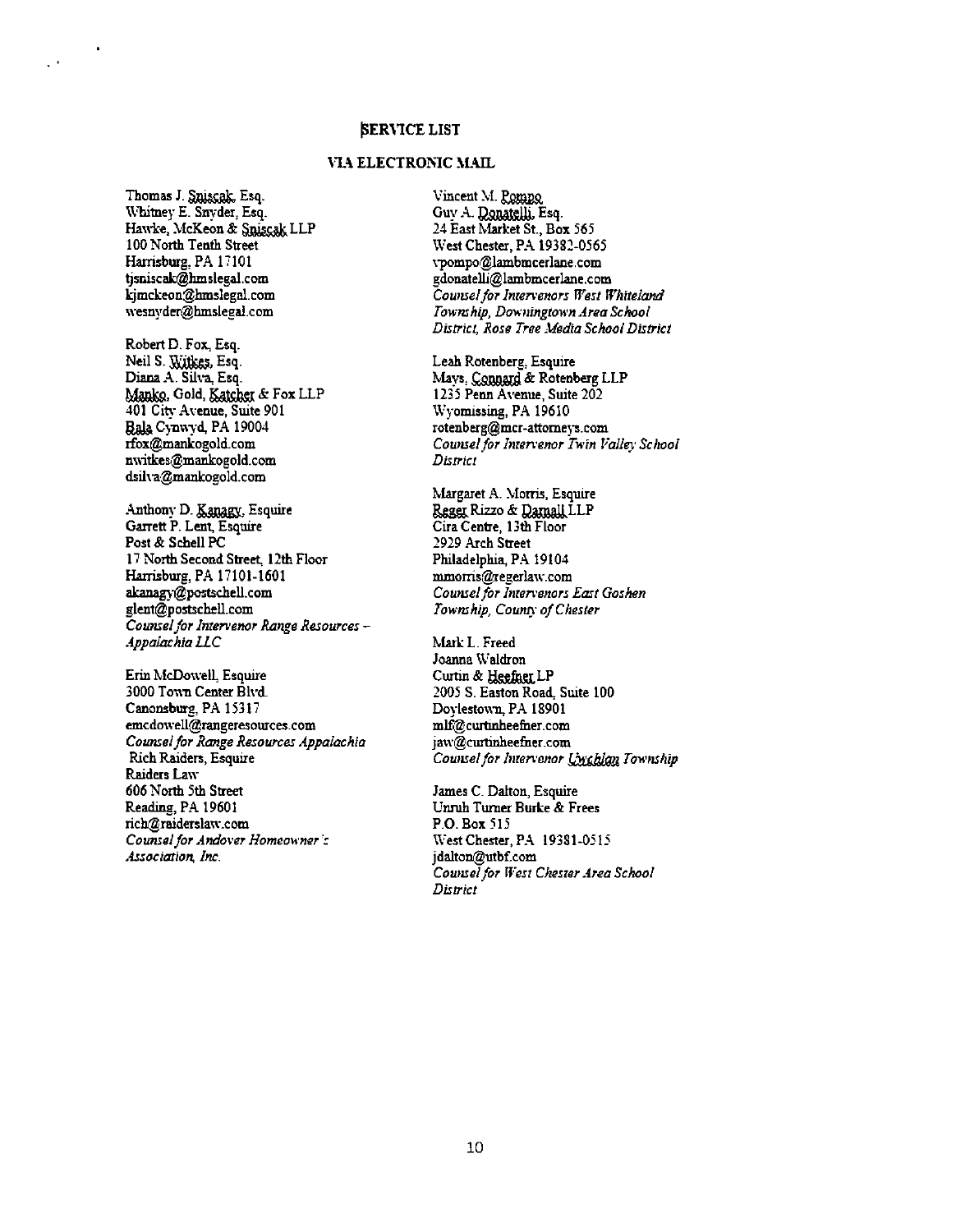**James R. Flandreau Paul, Flandreau & Berger. LLP 320 W. Front Street Media, PA 19063 jflandreau@pfblaw.com** *CounselforIntervenor Middletown Township*

**Patricia Sons Esquire 217 North Monroe Street Media, PA 19063 patbistvangen@gmail.com** *Counselfor County ofDelaware*

 $\overline{\phantom{a}}$ 

**Joseph Otis Esquire Alexander G. Bomstein, Esquire ErnestLogan Esquire Kathryn L. Esquire Clean Air Council 135 South 19th Street Suite 300 Philadelphia, PA 19103 Joe\_minott@cleanau.org abomstein@cleanair.org lwelde@cleanair.org ktirbanowicz@cleanair.org** *Coutiselfor Clgati Air Council*

**James J. Byrne, Esquire Kelly S. Sullivan, Esquire McNichol, Byrne & Mstasfe p c 1223 N. Providence Road Media, PA 19063 jjhyTne@mbmlawoffice.com VsnlHvan@mhTnlatvoffioe.com** *Cotoiselfor Township. Delaware County*

**Michael P. Pierce, Esquire Pierce & Hughes, P C. 17 Veterans Square P.O. Box 604 Media, PA 19063 Mppierce@pierceandhughes.com** *Counselfor g&B&M Township*

**Thomas Casey 1113 Windsor Dr. West Chester, PA 19380 tcaseylegal@gmail.com** *Pro se Intervenor*

**Rebecca Britton 211 Andover Drive Exton, PA 19341 rbrittonlegal@gmail.com** *Pro se Complainant*

**Melissa DiBeroaidinQ 1602 Old Orchard Lane West Chester, PA 19380 lissdibemardino@gmail.com** *Pro se Complainant*

**Laura 14 South Villaee Avenue Exton PA 19341 ljobenski@gmail.com** *Pro se Complainant*

**Josh Maxwell Mayor ofDowningtown 4 W. Lancaster Avenue Downingtown, PA 19335 jmaxwell@downingtown.ors** *Pro se Intervenor*

**Virginia** 103 Shoen Road **Exton, PA 19341 vker51ake@email.com** *Pro Se Intervenor*